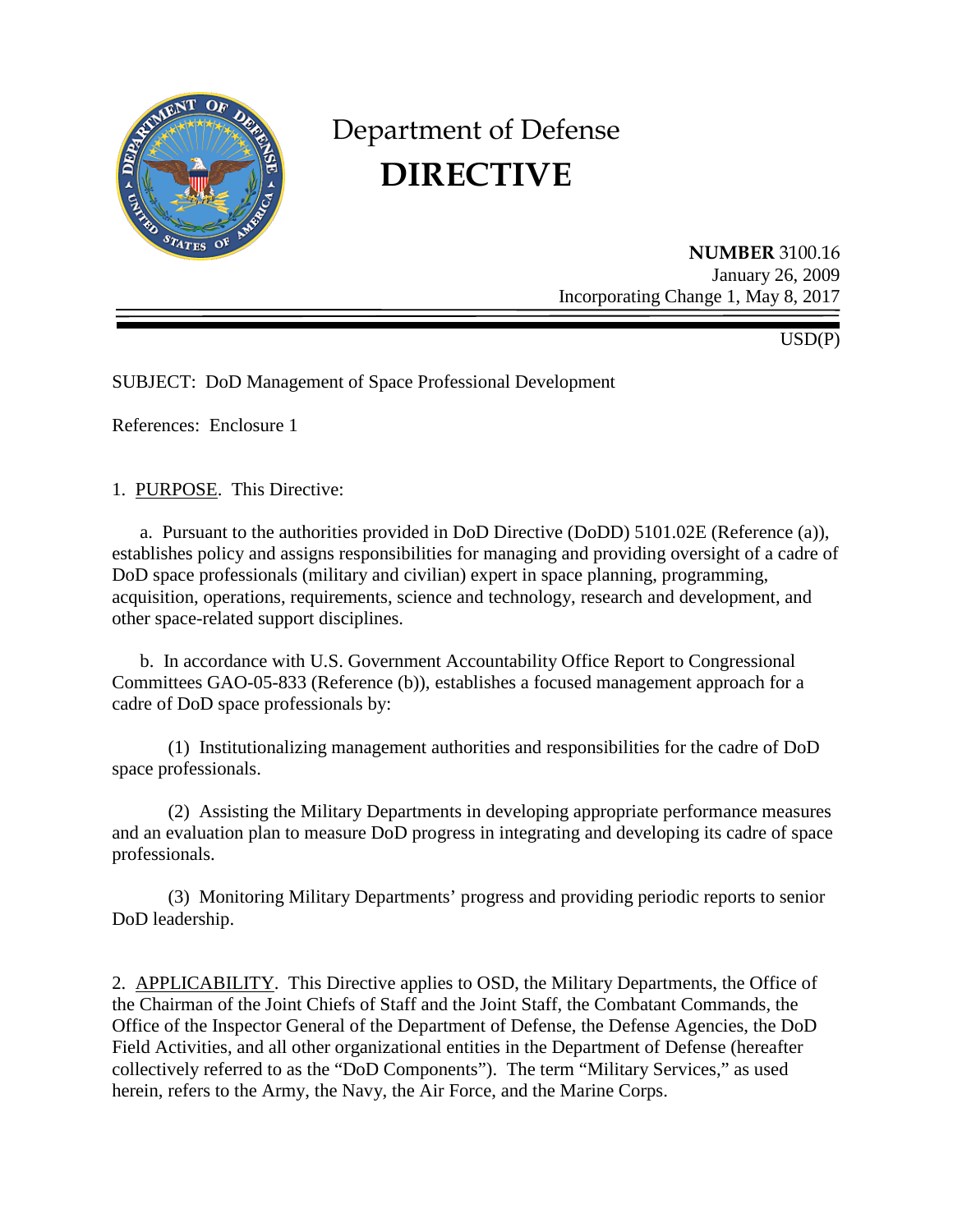3. DEFINITIONS. See Glossary.

4. POLICY. It is DoD policy that:

a. A trained, educated, and experienced cadre of space professionals, expert in space planning, programming, acquisition, operations, requirements, science and technology, research and development, and other space-related support disciplines, will be available to develop, acquire, and utilize space capabilities for the full spectrum of national security operations per DoDD 3100.10 (Reference (c)).

b. A results-oriented management approach for developing a cadre of space professionals will be utilized to:

(1) Clearly designate responsibility and thus accountability within the Department of Defense for space professional development.

(2) Develop and document DoD-wide space professional development competencies and an evaluation plan to assess progress.

(3) Develop and mandate the knowledge, skills, abilities, and competencies required for space professional certification and determine how best to ensure training, education, and professional development opportunities are available.

c. Space cadre professional development shall be centrally managed by the DoD Executive Agent (DoD EA) for Space in coordination with the Heads of the DoD Components.

d. The space cadre activities of the space community will be synchronized to increase efficiency and reduce unnecessary redundancies.

e. Efforts will continue to improve the integration of space capabilities into joint warfighting and intelligence operations by:

(1) Increasing the levels of space education and training in appropriate Service and joint professional military education courses.

(2) Ensuring the right number of space professionals is assigned to joint and intelligencerelated duties to accomplish the mission.

f. The most qualified and available space professionals will be assigned to critical positions by: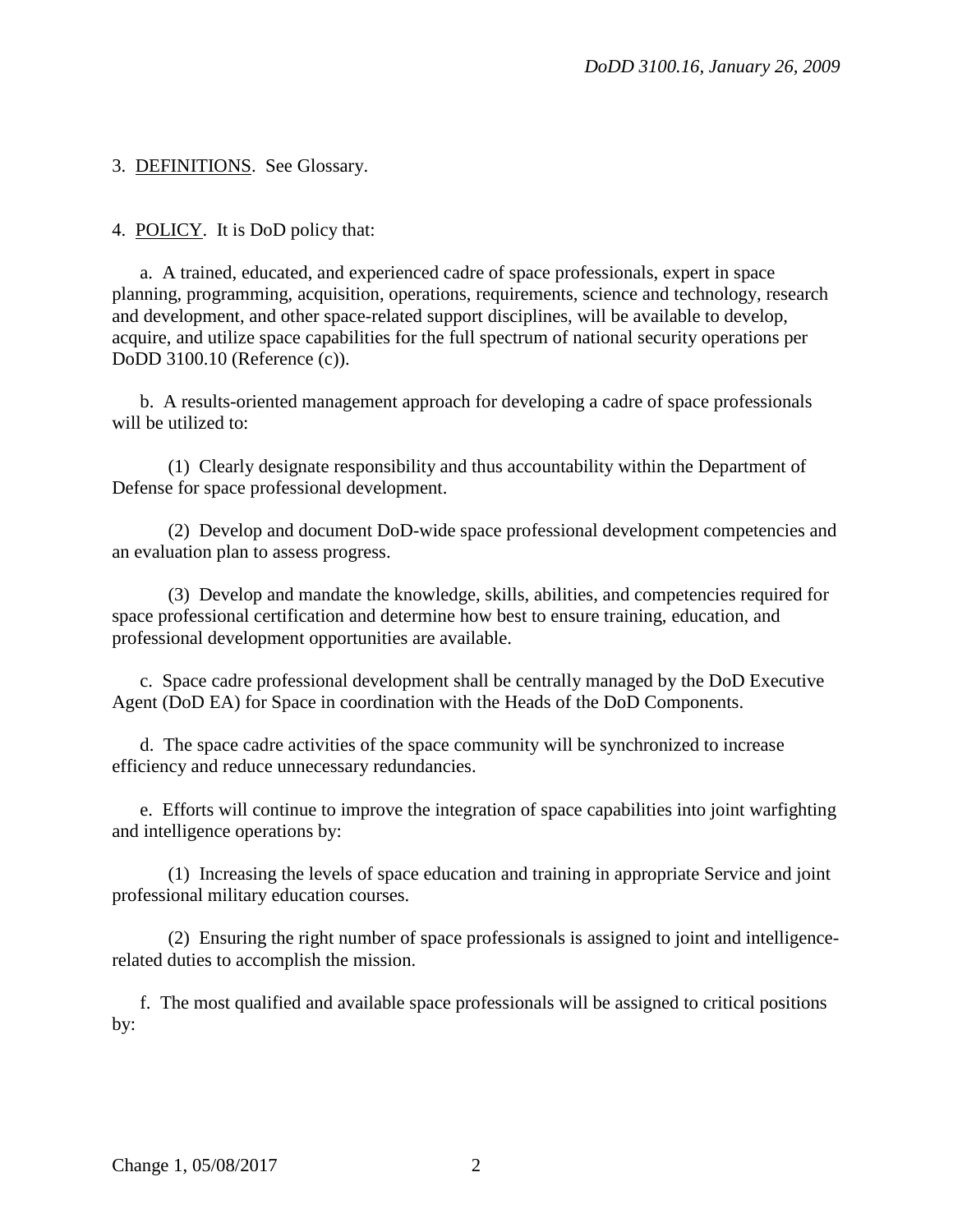(1) Increasing the number of skilled, educated, and experienced space professionals available to support the increasing amount of National Security Space planning, programming, and acquisition activities.

(2) Identifying critical positions and documenting what mix of skills, education, experience, and leadership traits are necessary for success in those positions.

5. RESPONSIBILITIES. See Enclosure 2.

6. INFORMATION COLLECTIONS. The reporting requirements in this Directive have been assigned Report Control Symbol (RCS) DD-POL(A)2304 in accordance with Volume 1 of DoD Manual 8910.01 (Reference (d)).

7. RELEASABILITY. **Cleared for public release**. This Directive is available on the DoD Issuances Web Site at http://www.esd.whs.mil/DD/.

8. SUMMARY OF CHANGE 1. The changes to this issuance are administrative and updates organizational titles and references for accuracy.

9. EFFECTIVE DATE. This Directive is effective January 26, 2009.

Snotwergland

Gordon England Deputy Secretary of Defense

Enclosures

1. References 2. Responsibilities Glossary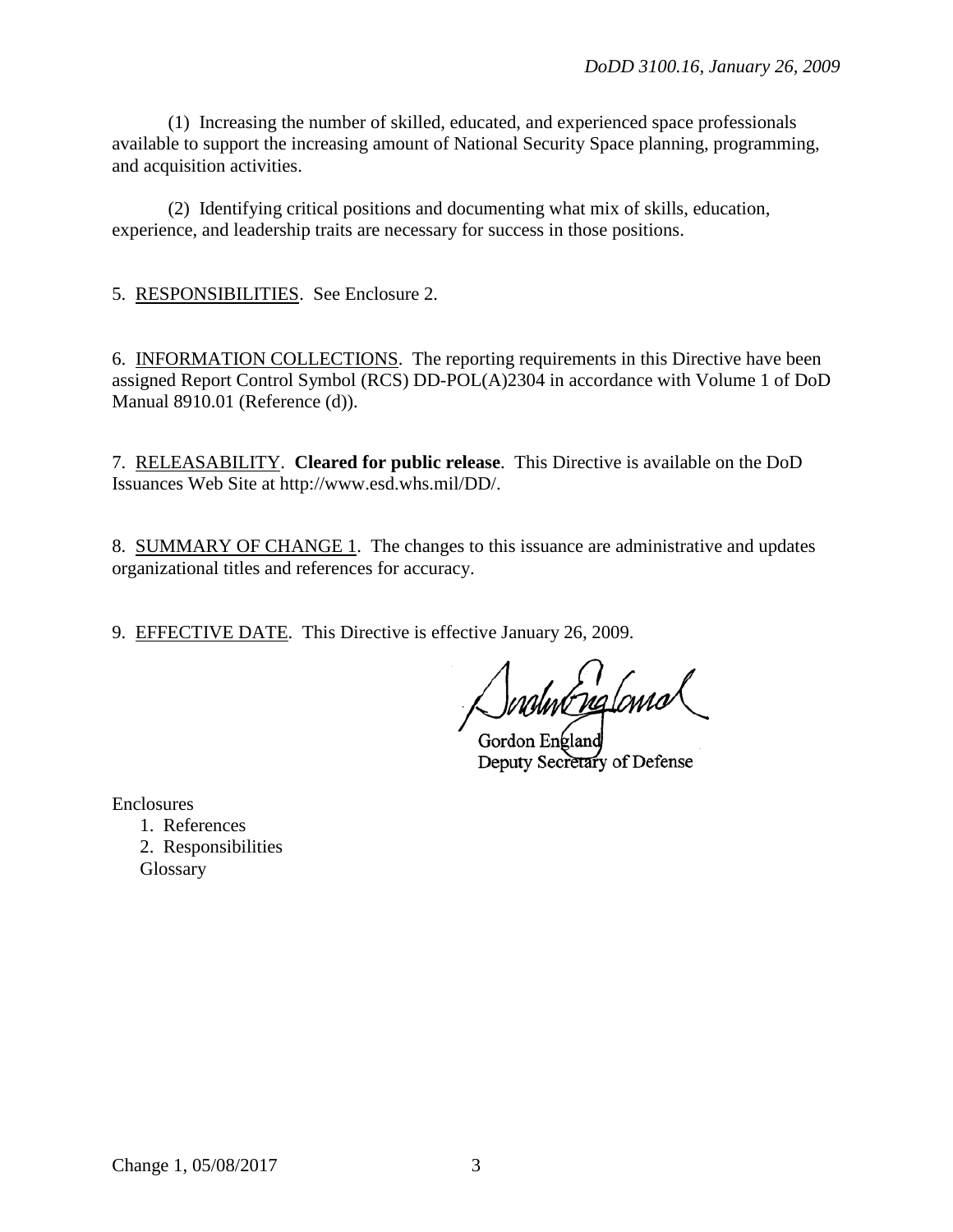# ENCLOSURE 1

## REFERENCES

- (a) DoD Directive 5101.02E, "DoD Executive Agent (EA) for Space," January 25, 2013
- (b) U.S. Government Accountability Office Report to Congressional Committees GAO-05- 833, "Defense Space Activities: Management Guidance and Performance Measures Needed to Develop Personnel," September 2005
- (c) DoD Directive 3100.10, "Space Policy," October 18, 2012, as amended
- (d) DoD 8910.1-M, "Department of Defense Procedures for Management of Information Requirements," June 30, 1998
- (e) DoD Directive 5111.1, "Under Secretary of Defense for Policy (USD(P))," December 8, 1999
- (f) National Security Presidential Directive 49, "National Space Policy," August  $31, 2006<sup>1</sup>$  $31, 2006<sup>1</sup>$  $31, 2006<sup>1</sup>$
- (g) DoD Directive 5144.02, "DoD Chief Information Officer (DoD CIO), November 21, 2014
- (h) DoD Directive 5143.01, "Under Secretary of Defense for Intelligence (USD(I))," October 24, 2014, as amended
- (i) DoD Directive 5124.02, "Under Secretary of Defense for Personnel and Readiness (USD(P&R))," June 23, 2008
- (j) DoD Directive 5134.01, "Under Secretary of Defense for Acquisition, Technology, and Logistics (USD(AT&L))," December 9, 2005, as amended
- (k) Secretary of Defense Memorandum, "National Security Space Management and Organization," October 18, [2](#page-3-1)001<sup>2</sup>
- (1) National Security Space Strategy<sup>2</sup>
- (m) National Security Space Plan2
- (n) National Security Space Program Assessment<sup>2</sup>
- (o) Space Human Capital Resources Strategy, February 2004<sup>2</sup>
- (p) DoD Instruction 4000.19, "Support Agreements," April 25, 103

 $\overline{a}$ 

<span id="page-3-0"></span><sup>&</sup>lt;sup>1</sup> Office of Science and Technology Policy, Executive Office of the President, http://www.ostp.gov

<span id="page-3-1"></span><sup>2</sup> National Security Space Office (NSSO), (703) 693-5223, 1670 Air Force Pentagon, Washington, DC 20330-1670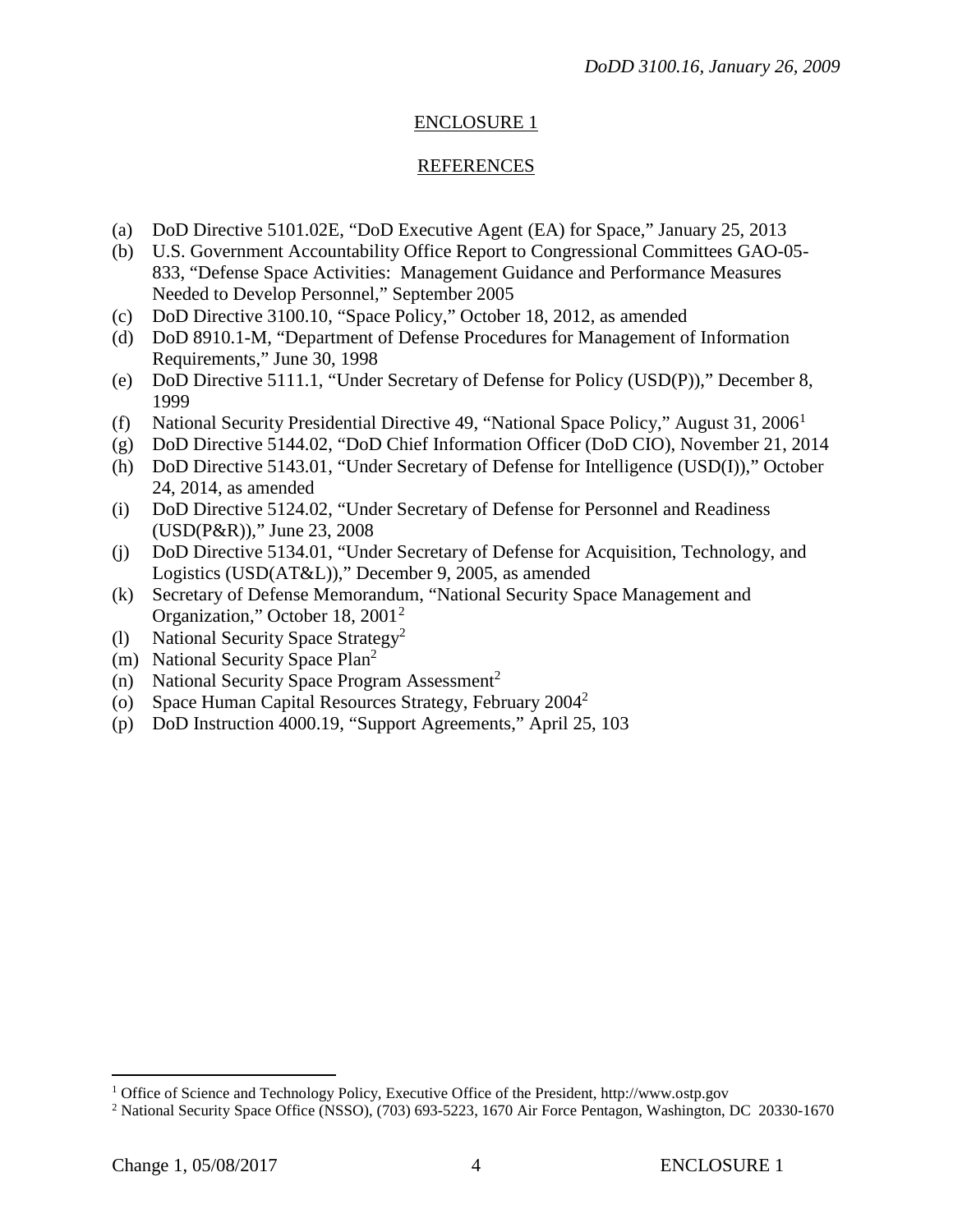## ENCLOSURE 2

## **RESPONSIBILITIES**

1. UNDER SECRETARY OF DEFENSE FOR POLICY (USD(P)). The USD(P), in accordance with (IAW) DoDD 5111.1 and National Security Presidential Directive 49 (References (e) and (f)), shall serve as the overall Principal Staff Assistant and advisor to the Secretary and Deputy Secretary of Defense and as DoD focal point for overall space professional cadre management policies and procedures.

a. Oversee preparation and submission of an annual report to the Secretary of Defense on the space professional cadre status. USD(P) will issue a subsequent DoD Instruction to clarify reporting requirements.

b. Delegate departmental space cadre professional development management responsibilities to the DoD EA for Space, with the exception of those career management responsibilities of the Under Secretary of Defense for Intelligence (USD(I)) for the space intelligence cadre and the Under Secretary of Defense for Acquisition, Technology, and Logistics (USD(AT&L)) for the space acquisition workforce.

c. Ensure that management of space professionals is consistent with policies, plans, and programs to ensure efficient and effective support of operations and contingency plans of U.S. military forces.

d. Coordinate with the Under Secretary of Defense for Personnel and Readiness (USD(P&R)) to ensure synchronization of training and education efforts.

2. DoD CHIEF INFORMATION OFFICER (DoD CIO). The DoD CIO shall advise and assist the DoD EA in the management of space professionals as it pertains to non-intelligence, nonacquisition space matters IAW DoDD 5144.1 (Reference (g)), including: space-based communications programs; space-based information integration activities; space control activities; operationally responsive space programs; space access; satellite control; lifecycle management of spectrum and waveform; space-based position, navigation, and timing programs; environmental sensing; and space launch ranges.

## 3. USD(I). The USD(I) shall:

a. Coordinate with the Intelligence Community (IC) to identify IC best practices in managing space professionals and ensure that DoD management of space professionals helps produce a cadre that helps meet IC requirements.

b. Per DoDD 5143.01 (Reference (h)), work closely with the DoD EA for Space regarding the DoD EA's DoD-wide responsibilities to represent and advocate for space interests (including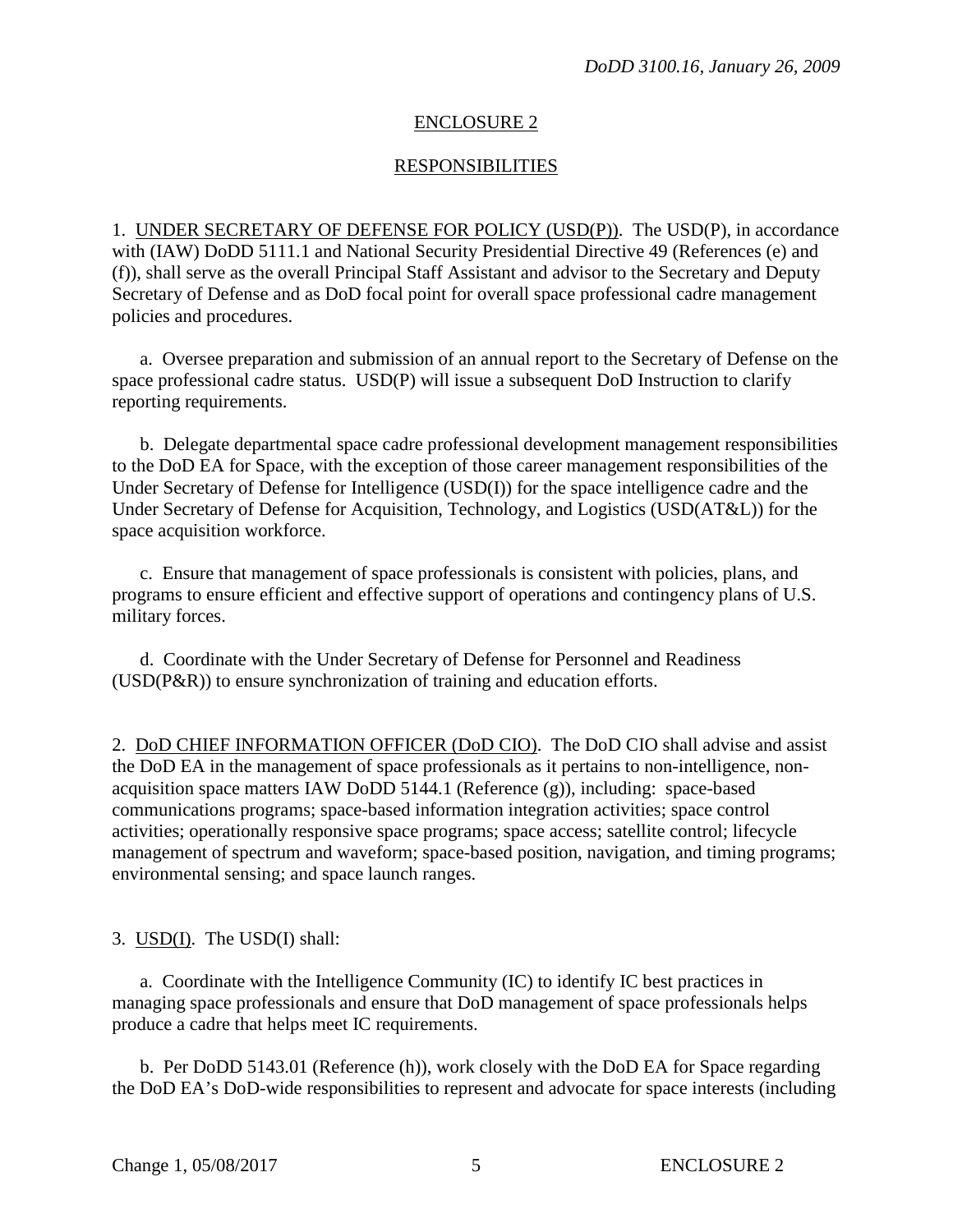space professional development) in the planning and programming processes and Defense acquisition process, pursuant to Reference (c).

c. Delegate professional development management responsibilities for intelligence space professionals to the DoD EA for Space, but retain overall intelligence policy oversight responsibility.

4. USD(P&R). The USD(P&R), IAW DoDD 5124.02 (Reference (i)), shall:

a. Ensure that management of space professionals is consistent with policies, plans, and programs for total force management and requirements to ensure effective and efficient support of wartime and peacetime operations, contingency planning, and preparedness.

b. Review the annual report to the Secretary of Defense, as required.

c. Develop military training policy and oversee training for the space career force, in coordination with the DoD EA for Space.

5. USD(AT&L). The USD(AT&L), IAW DoDD 5134.01 (Reference (j)), shall ensure that management of space professionals is consistent with overall acquisition policies, plans, and programs (including workforce development) for supporting the Combatant Commanders and warfighters, in coordination with the USD(P) and USD(I).

6. CHAIRMAN OF THE JOINT CHIEFS OF STAFF. The Chairman of the Joint Chiefs of Staff, IAW Reference (c), shall:

a. Ensure that management of space professionals is consistent with the overall responsibility of the Joint Chiefs of Staff to integrate space capabilities and applications into the strategy, doctrine, concepts of operations, education, training, exercises, and operations and contingency plans of U.S. military forces.

b. Develop doctrine and formulate policies for the joint space training and education of the Armed Forces.

c. Identify billets in joint manpower documents that require the unique skills of space professionals and the competencies required for each position.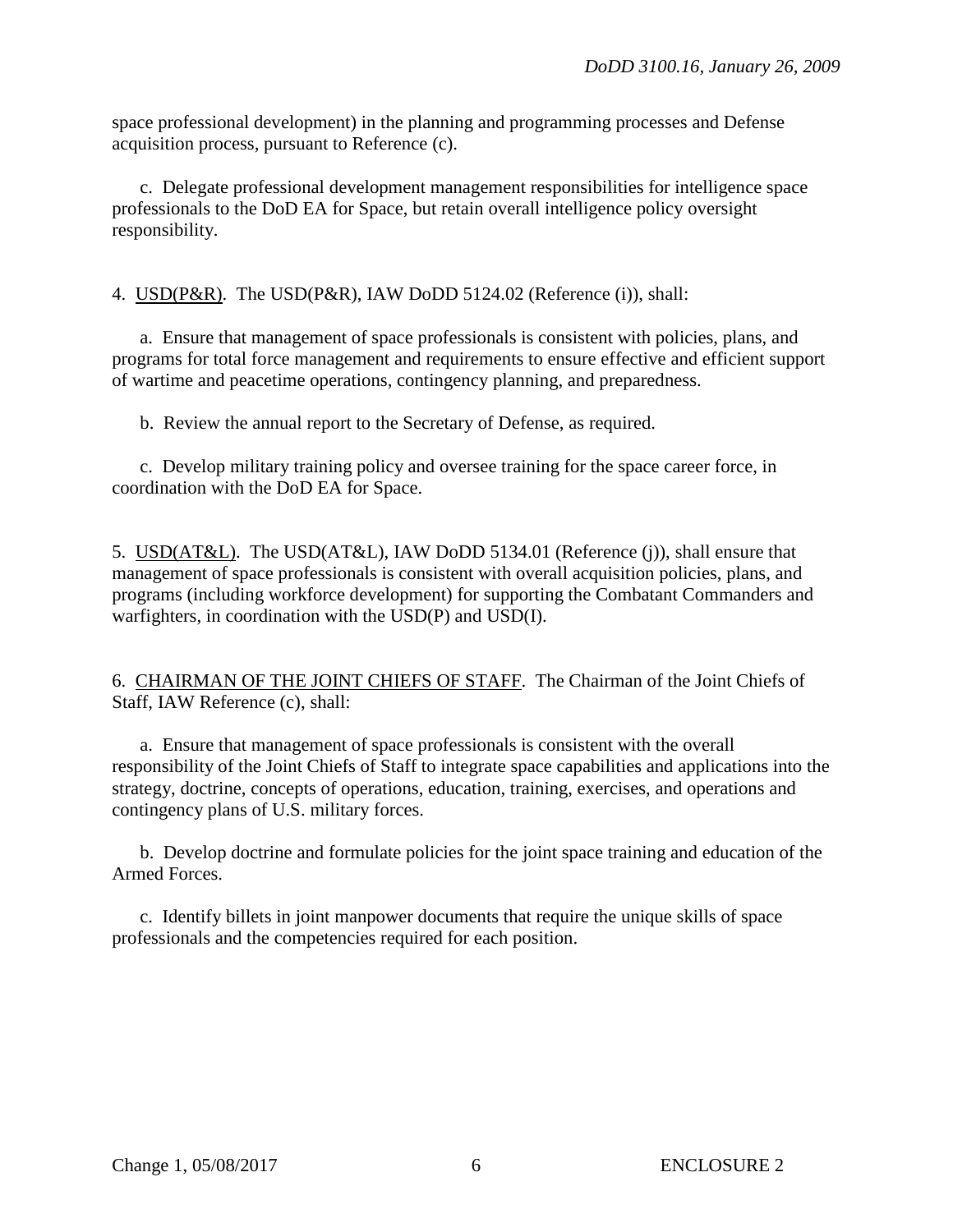#### 7. DOD EA FOR SPACE. The DoD EA for Space shall:

a. Serve as the senior DoD official responsible for managing space professional development as delegated by USD(P), consistent with this Directive.

b. Provide an annual report through USD(P) to the Secretary of Defense on the state of the space professional cadre in accordance with Secretary of Defense guidance (Reference (k)).

c. Update the National Security Space Strategy (Reference (l)), National Security Space Plan (Reference (m)), and National Security Space Program Assessment (Reference (n)) per the Space Human Capital Resources Strategy (Reference (o)) to reflect the tasks, activities, issues, and recommended initiatives associated with space professional management.

d. Coordinate with each Military Service and the Joint Staff to develop DoD-wide performance measures and an evaluation plan to measure and report results of space professional management activities as outlined in Reference (b).

e. Serve as the Chair of the DoD Space Professional Oversight Board (SPOB). The SPOB will:

(1) Serve as the senior DoD forum responsible to the DoD EA for Space in carrying out his or her roles as described in this Directive and Reference (o).

(2) Be represented, at a minimum, by personnel from the four Military Services, U.S. Strategic Command, the USD(P), the USD(I), and the Joint Staff. Additional membership will be determined by the Chair.

f. Recommend to USD(P) DoD strategy to implement this Directive.

g. Integrate and support Service space professional development efforts.

(1) Assist Military Departments in execution of their responsibilities outlined in paragraph 8 of this enclosure.

(2) Facilitate inter-Service support agreements IAW DoD Instruction 4000.19 (Reference (p)), memorandums of understanding, and other necessary arrangements, as required, to fulfill assigned responsibilities, functions, and authorities related to management of space professional development.

(3) Review and support Service space professional policy, requirements, and development plans. Guide space professional development activities and recommend Service investments in space professional development.

(4) Collect, document, and distribute best practices among agencies and the Military Departments.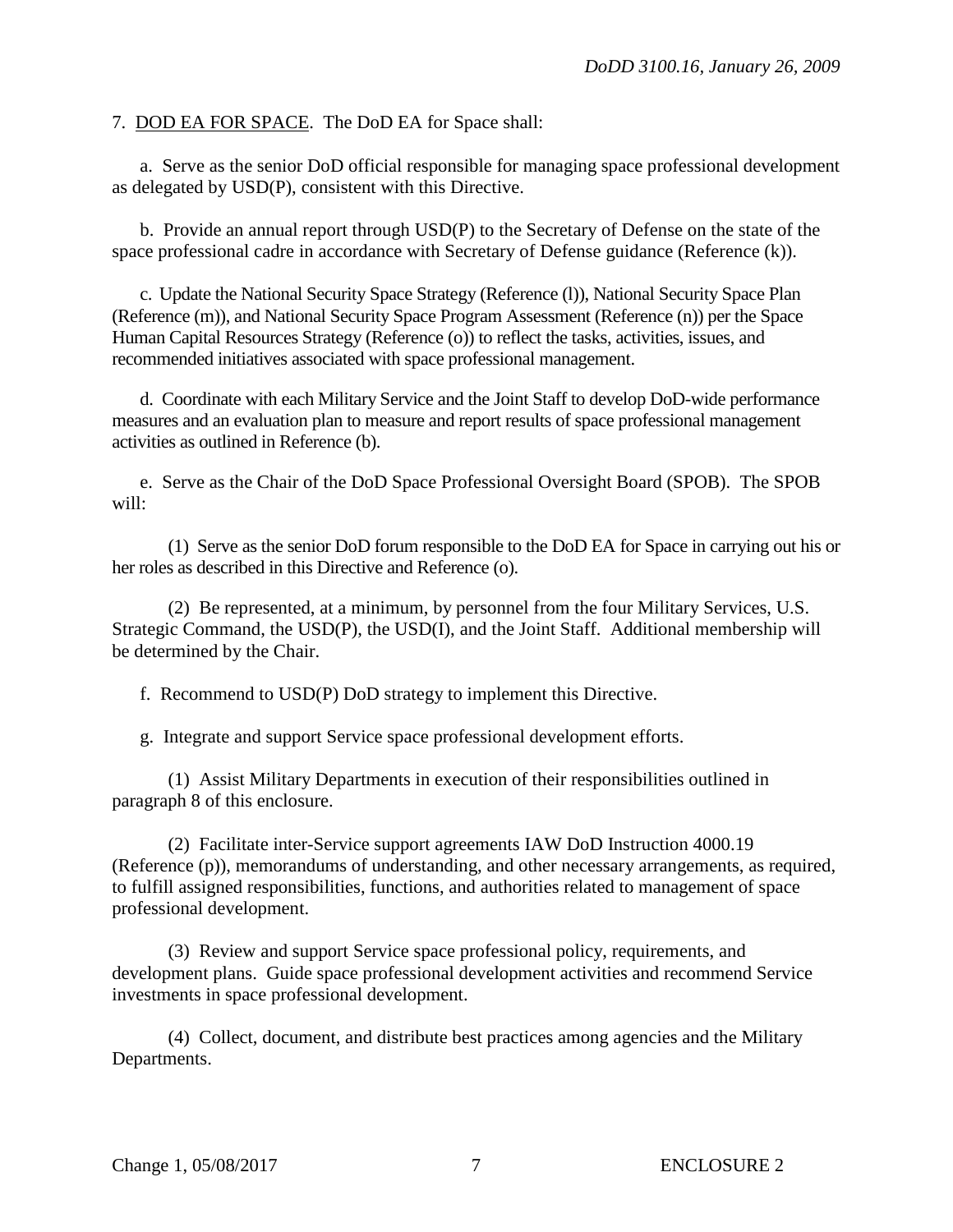h. Assess status of DoD space professional requirements, skills, competencies, education and training, and quantities.

i. Assess space-related industrial workforce status as it impacts DoD space professional management.

j. Coordinate major issues and activities with DoD stakeholders.

k. Support space professional education and training by reviewing and guiding efforts in core space training, professional military education, functional-unique curricula, graduate education, and accession training. Coordinate joint issues and activities with the Office of the Chairman of the Joint Chiefs of Staff.

#### 8. SECRETARIES OF THE MILITARY DEPARTMENTS. The Secretaries of the Military Departments shall:

a. Develop and maintain a total force cadre of space professionals (military and civilian) to assure that each Military Service retains the ability to develop, plan, program, acquire, operate, and support space systems to fulfill Service and DoD mission requirements. This will include a sufficient number of space professionals to fill joint space billets. (See Reference (k).)

b. Integrate and incorporate DoD space professional development competencies into the unique mission requirements of each Service.

c. Manage the professional development, education, and training of Service space professionals, in coordination with the DoD EA for Space.

d. Establish an office responsible for space professional development.

e. Coordinate with the DoD EA for Space and the Office of the Chairman of the Joint Chiefs of Staff to develop DoD-wide performance measures and an evaluation plan to measure the success of Service space professional development programs. Notify the DoD EA for Space on any key indicators reflecting the status of or changes to the cadre of space professionals.